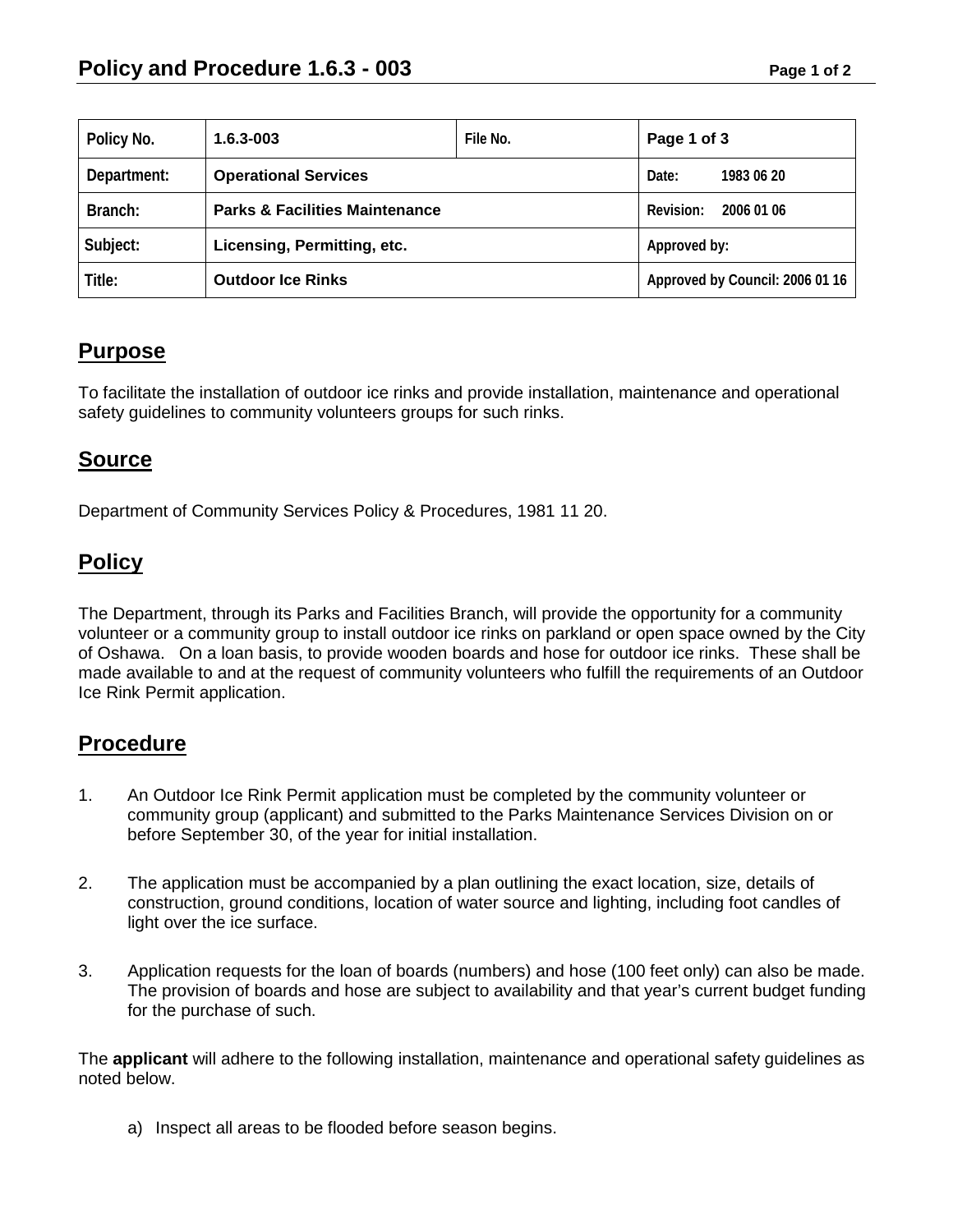- b) Areas must be flat and smooth, free from mounds or irregularities in grade, and not in an area that will cause flooding to adjacent residents' yards.
- c) Areas must be free of stones, sticks and debris. Grass and weeds must be cut as short as possible.
- d) Areas should be flooded or sprayed as temperature and weather conditions permit.
- e) Rink must be inspected daily by a community volunteer or a member of the community group and any hazards or problems with the outdoor ice rink must be attended to immediately.
- f) Hazards such as cracks frost boils, or exposed ground must be repaired immediately as soon as weather conditions permit.
- g) Inspect all rink lighting for need of lamp or lens replacement and for proper aiming, if applicable.
- h) Check for adequate water supply and adequate equipment.
- i) Rink boards should be properly installed without protruding stakes and not left in the park when fallen down.
- j) Maintain in good condition all signage supplied and installed by the City of Oshawa.
- k) Ensure appropriate parking is available.
- l) Any knowledge of an injury that takes place in relation to the outdoor ice rink must be reported to the City immediately.
- m) At the end of the season remove the boards and clean the site of all debris.
- n) Responsible for the upkeep and maintenance of the snowfence barrier.

#### 5. The **City** will

- a) Snowfence the perimeter of the rink areas, including a three (3) metre buffer from rink boards.
- b) Provide adequate waste receptacles.
- c) The City will provide appropriate signage outlining hours of use, supervision and codes of conduct.
- d) The city will conduct weekly inspections of the outdoor ice rinks.
- e) At the end of the season remove all snowfencing and signage.